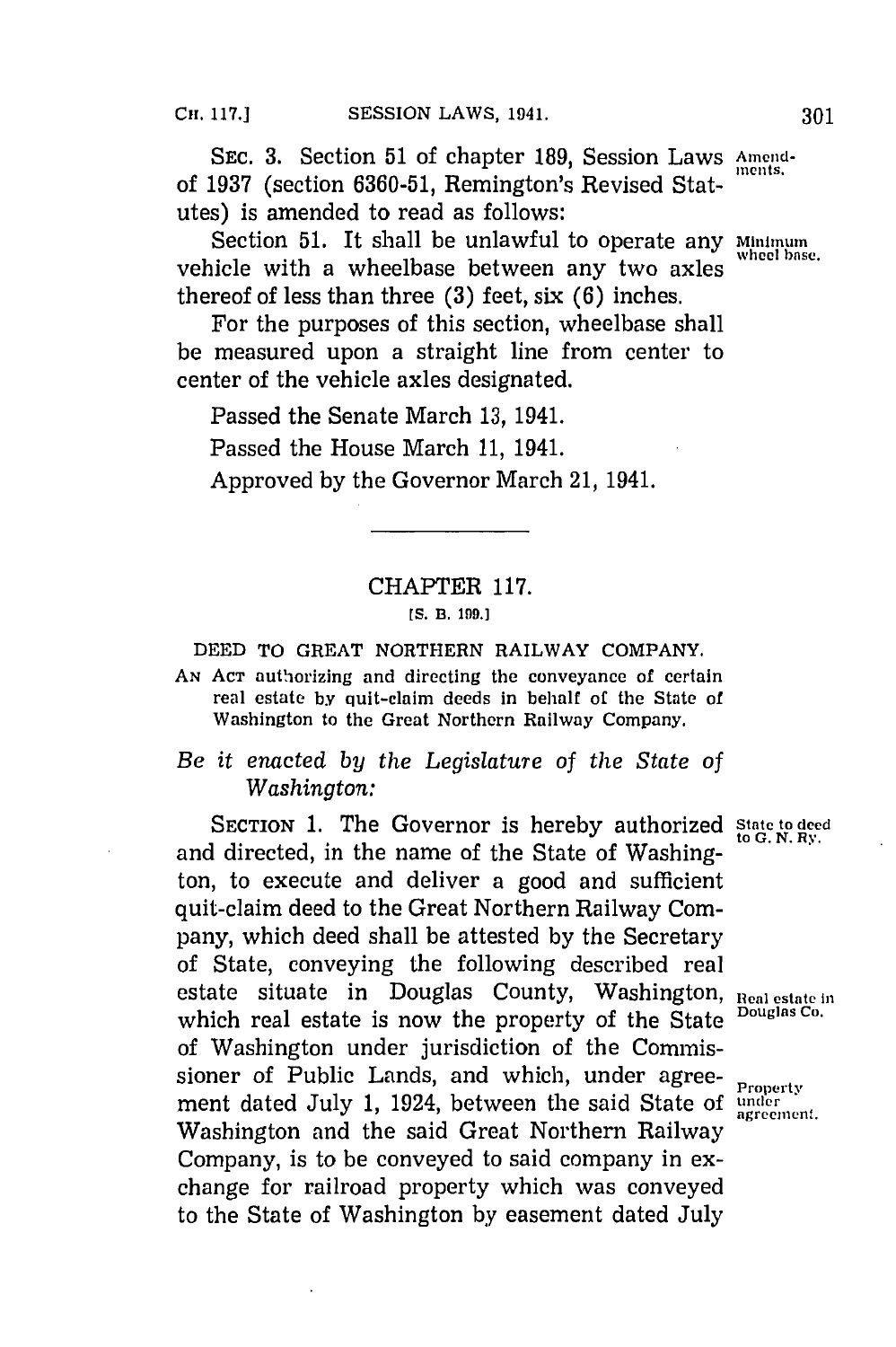**26, 1927,** for right of way purposes on the Columbia River to Rock Island section of Primary State Highway No. **10:**

**Description. All** that portion of the shore lands and bed of the Columbia River in section 4 and in government lot **1** of section **9,** township 21 north, range 22 east, Willamette Meridian, Douglas County, Washington, that lies northeasterly of a line 200.0 feet southwesterly from and parallel to the center line of the main track of the railway of the Great Northern Railway Company, as now located, constructed, and operated, said center line being more particularly described as follows, to-wit:

> Commencing at the southeast corner of said section **9,** thence westerly along the south boundary thereof **2867.0** feet to an intersection with said center line of main track and the true point of beginning of this description; thence northeasterly along a tangent making a northeasterly included angle of 75° 53' with said south boundary for a distance of **563.8** feet; thence along a **30 00'** curve to the left 400.0 feet; thence tangent **297.5** feet; thence along a **20 30'** curve to the right **310.0** feet; thence tangent **1780.2** feet; thence along a talbot spiral curve to the left through an angle of **20** 42' a distance of **180.0** feet; thence along a **30 00'** curve to the left **870.0** feet; thence along a talbot spiral curve to the left through an angle of **20** 42' a distance of **180.0** feet; thence tangent **367.6** feet; thence along a talbot spiral curve to the right through an angle of **20** 42' a distance of **180.00** feet; thence along a **30 00'** curve to the right **220.5** feet; thence along a talbot spiral curve to the right through an angle of **20** 42' a distance of **180.0** feet; thence tangent **354.8** feet; thence along a talbot spiral curve to the left through an angle of **20** 42' a distance of **180.0** feet; thence along a **30 00'** curve to the left **325.5** feet; thence along a talbot spiral curve to the left through an angle of **20**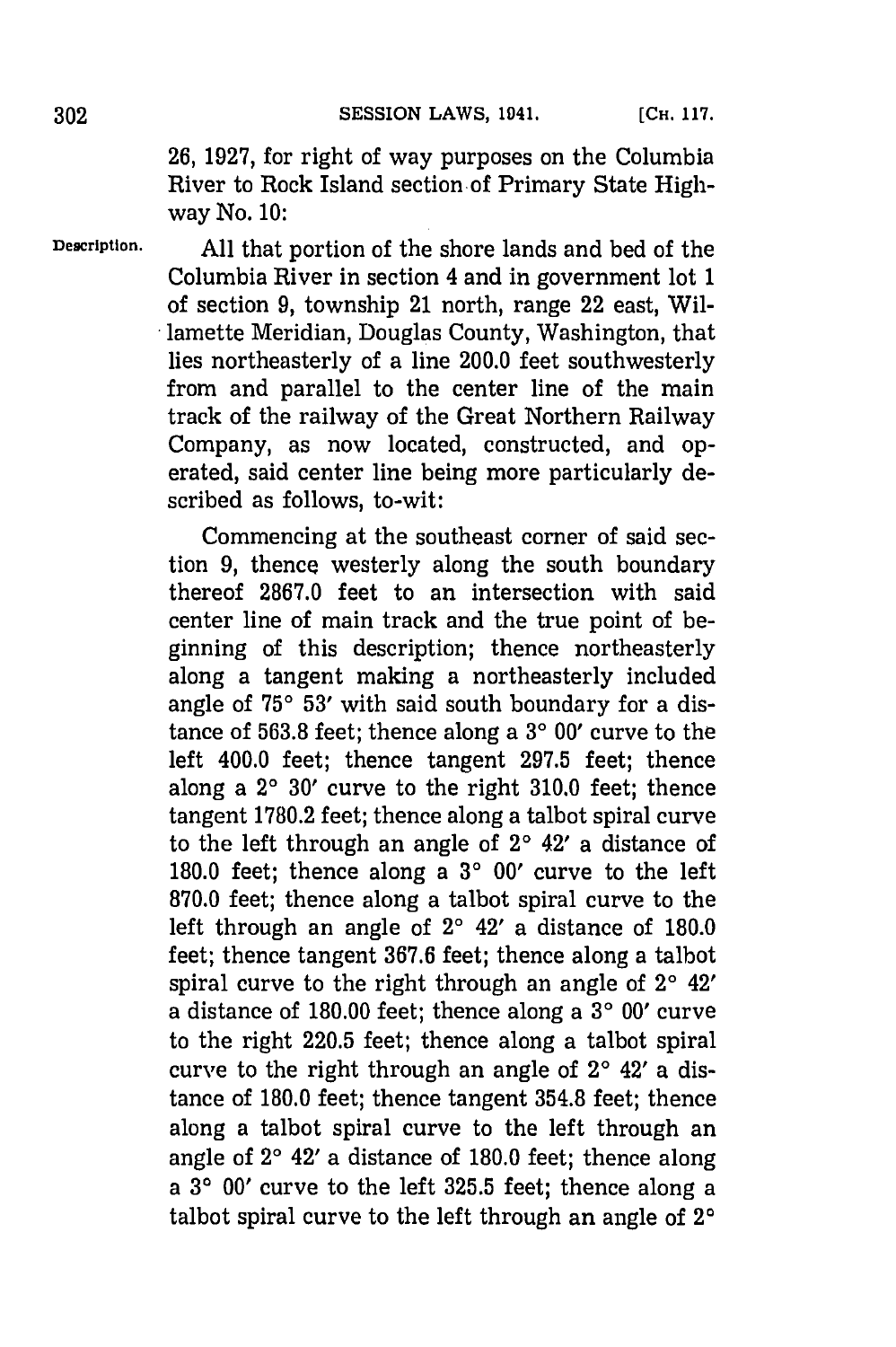42' a distance of **180.0** feet; thence tangent **834.7 Description.** feet; thence along a talbot spiral curve to the left through an angle of **20 15'** a distance of **150.0** feet; thence along a **30 00'** curve to the left **645.5** feet; thence along a talbot spiral curve to the left through an angle of **20 15'** a distance of **150.0** feet; thence tangent **170.2** feet; thence along a talbot spiral curve to the right through an angle of  $2^{\circ}$  15' a distance of **150.0** feet; thence along a **30 00'** curve to the right 547.2 feet; thence along a talbot spiral curve to the right through an angle of  $2^{\circ}$  15' a distance of 150.0 feet; thence tangent **153.9** feet; thence along a talbot spiral curve to the left through an angle of **20 15'** a distance of **150.0** feet; thence along a **30 00'** curve to the left 221.1 feet; thence along a talbot spiral curve to the left through an angle of 2° 15' a distance of **150.0** feet; thence tangent **467.6** feet; thence along a talbot spiral curve to the left through an angle of **20** 42' a distance of **180.0** feet; thence along a **30 00'** curve to the left 481.1 feet; thence along a talbot spiral curve to the left through an angle of **20** 42' a distance of **180.0** feet; thence tangent **495.8** feet to an intersection with the north boundary of section **5,** said township and range (the last described course making a southeasterly included angle of 28° 59' with said north boundary) at a point distant **1349.75** feet westerly from the northeast corner of said section **5** measured along said north boundary, said intersection being the end of this description.

**SEC.** 2. The Governor is hereby authorized and **Chelan** directed, in the name of the State of Washington, to execute and deliver a good and sufficient quit-claim deed to the Great Northern Railway Company, which deed shall be attested **by** the Secretary of State, conveying the following described real estate situate in Chelan County, Washington, which real estate, described in a certain tripartite agreement dated April 14th, **1936,** between the State of Wash-